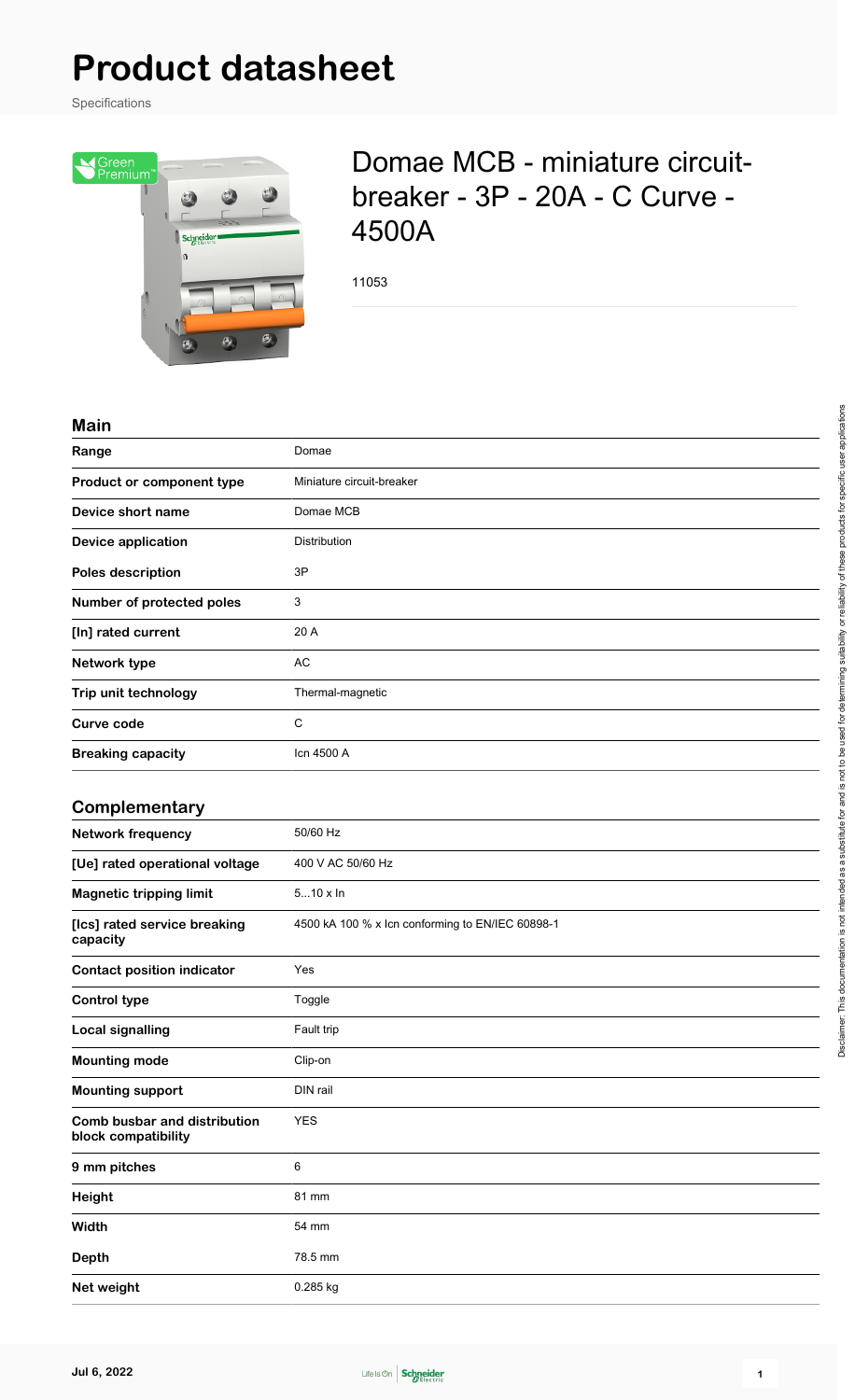| Colour                         | White                                                                                                                                         |
|--------------------------------|-----------------------------------------------------------------------------------------------------------------------------------------------|
| <b>Mechanical durability</b>   | 20000 cycles                                                                                                                                  |
| <b>Connections - terminals</b> | Tunnel type terminals (top or bottom) - 125 mm <sup>2</sup> - rigid<br>Tunnel type terminals (top or bottom) - 116 mm <sup>2</sup> - flexible |
| Wire stripping length          | 14 mm for top or bottom connection                                                                                                            |
| <b>Tightening torque</b>       | 2 N.m top or bottom                                                                                                                           |
| Earth-leakage protection       | Without                                                                                                                                       |

#### **Environment**

| <b>Standards</b>                         | IEC 60529<br>IEC 60068-1<br>IEC 60898-1                                          |
|------------------------------------------|----------------------------------------------------------------------------------|
| IP degree of protection                  | IP20 conforming to IEC 60529<br>IP40 (modular enclosure) conforming to IEC 60529 |
| <b>Tropicalisation</b>                   | 2 conforming to IEC 60068-1                                                      |
| <b>Relative humidity</b>                 | 95 % at 55 °C                                                                    |
| Ambient air temperature for<br>operation | $-2560 °C$                                                                       |
| Ambient air temperature for<br>storage   | $-4070 °C$                                                                       |

### **Packing Units**

| <b>Unit Type of Package 1</b>       | PCE             |
|-------------------------------------|-----------------|
| <b>Number of Units in Package 1</b> | $\mathbf{1}$    |
| Package 1 Weight                    | 289.0 g         |
| Package 1 Height                    | 5.5 cm          |
| Package 1 width                     | 7.5 cm          |
| Package 1 Length                    | 8.5 cm          |
| <b>Unit Type of Package 2</b>       | BB <sub>1</sub> |
| <b>Number of Units in Package 2</b> | 4               |
| Package 2 Weight                    | 1.198 kg        |
| Package 2 Height                    | 8 cm            |
| Package 2 width                     | 8.5 cm          |
| Package 2 Length                    | 22 cm           |
| Unit Type of Package 3              | S03             |
| <b>Number of Units in Package 3</b> | 48              |
| Package 3 Weight                    | 14.823 kg       |
| Package 3 Height                    | 30 cm           |
| Package 3 width                     | 30 cm           |
| Package 3 Length                    | 40 cm           |

# **Offer Sustainability**

| Sustainable offer status  | Green Premium product                   |  |
|---------------------------|-----------------------------------------|--|
| <b>REACh Regulation</b>   | <b>REACh Declaration</b>                |  |
| <b>REACh free of SVHC</b> | Yes.                                    |  |
| <b>EU RoHS Directive</b>  | Compliant<br><b>EU RoHS Declaration</b> |  |